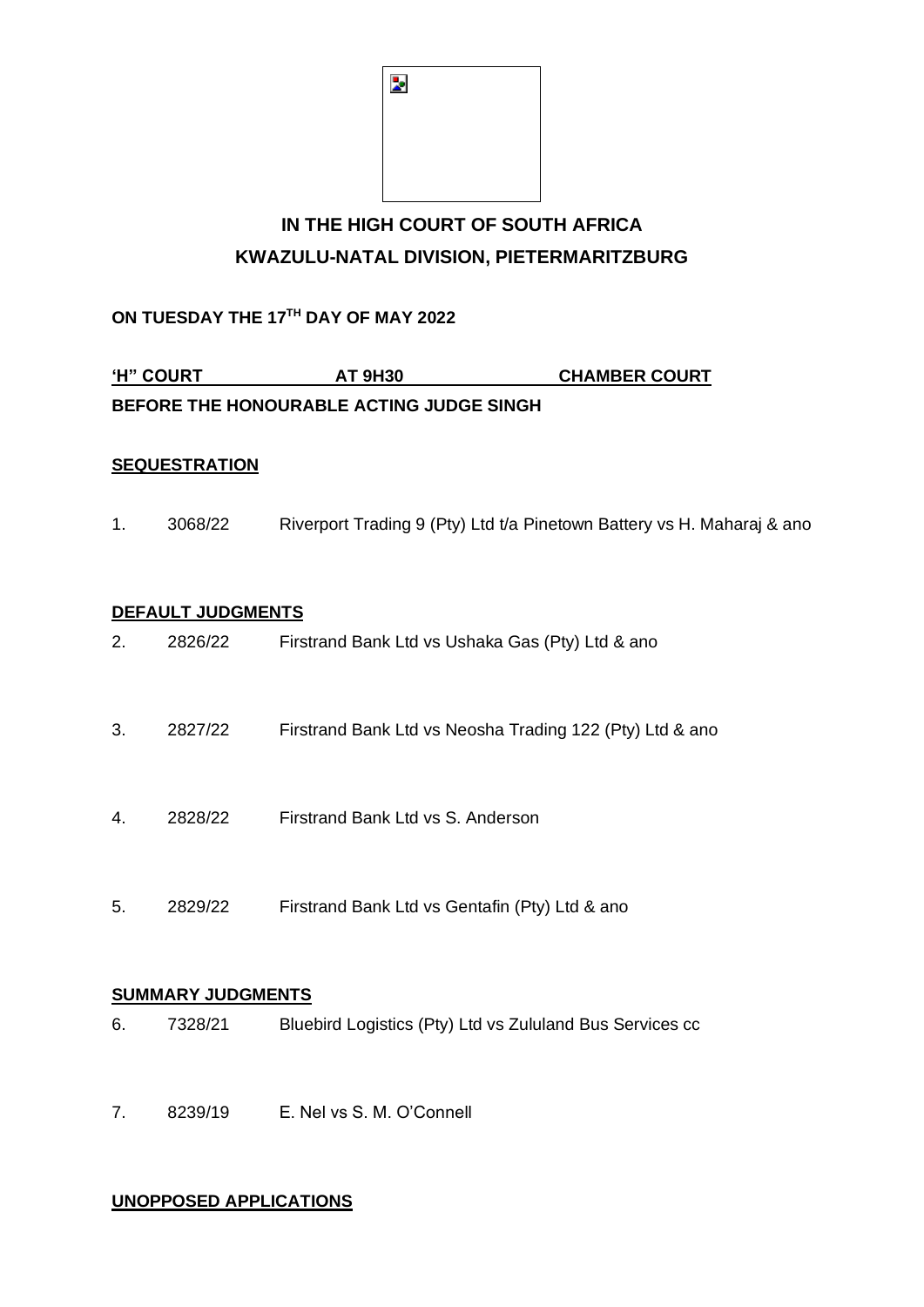| 8.  | 930/20  | Mercedes-Benz F S SA (Pty) Ltd vs Inceba Funeral Parlour CC |
|-----|---------|-------------------------------------------------------------|
| 9.  | 3119/20 | N. Mvubu vs The Mec for Health KZN Province                 |
| 10. | 9079/20 | Singh; U. vs V. S.                                          |
| 11. | 2336/21 | Absa Bank Limited vs R. Singh & ano                         |
| 12. | 2744/22 | The Std Bank of S A Ltd vs E. Omar                          |
| 13. | 2746/22 | S. C. Mpanza vs Information for Dept of Health & ors        |
| 14. | 2793/22 | S. P. Zondo vs RAF                                          |
| 15. | 2794/22 | S. A. Lushaba vs RAF                                        |
| 16. | 2795/22 | S. L. Ntuli vs RAF                                          |
| 17. | 2796/22 | N. Mkhize vs RAF                                            |
| 18. | 3733/22 | M. Q. Khanyile vs Old Mutual Wealth (Pty) Ltd & ors         |
|     |         |                                                             |

## **UNOPPOSED DIVORCES**

- 19. 12047/21 Buyeye; M. N. vs M. Z. C.
- 20. 1287/22 Oberholzer; P. F. vs F. E. M.